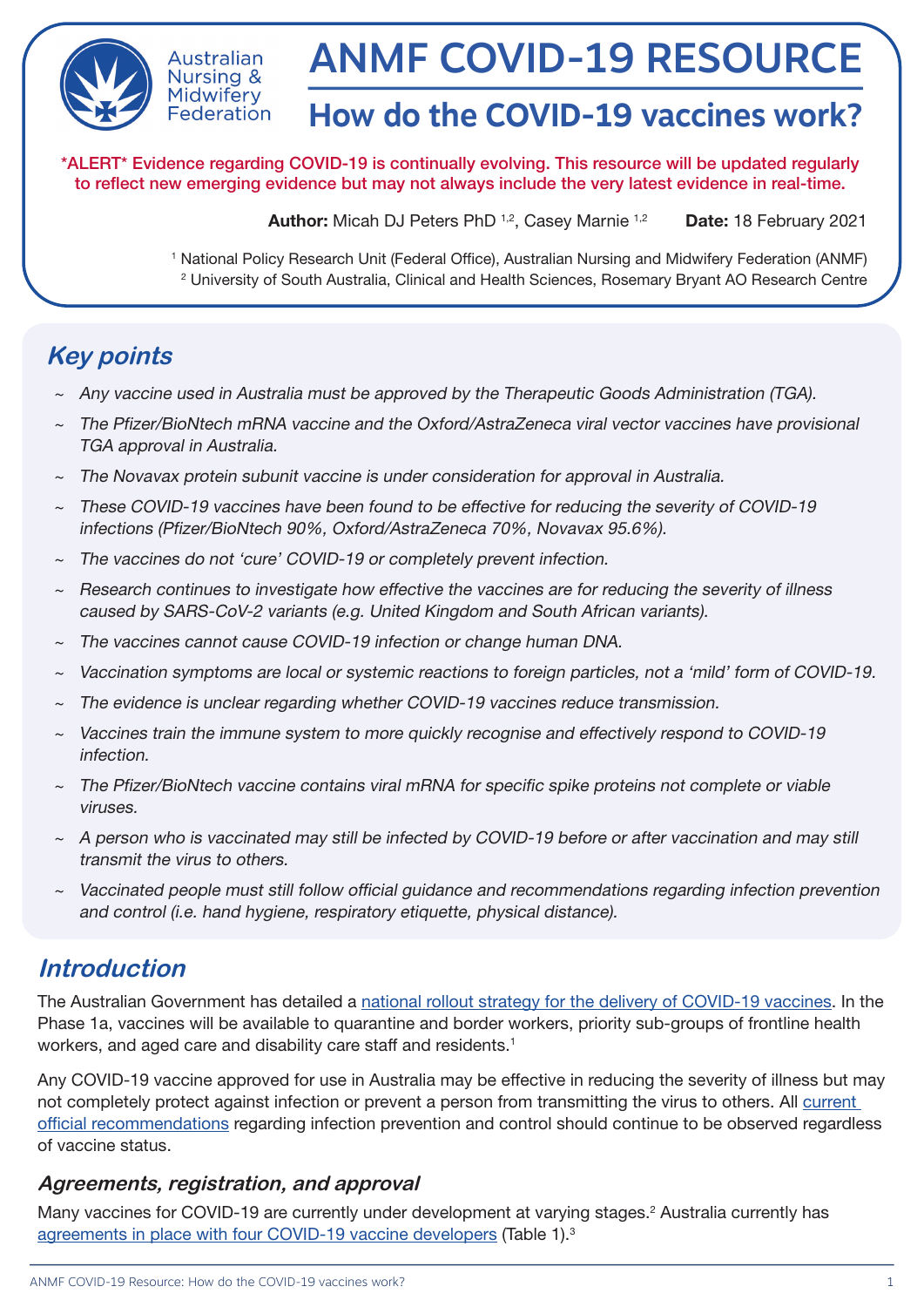#### Table 1: Australian Government COVID-19 Vaccine agreements

| <b>Developer</b>              | <b>Vaccine Type</b>                                                                                                                                                                                                                                                                                                                     | Development/<br><b>Approval Status</b>                    | <b>Agreement</b>                                                                                                                                          | <b>Reported</b><br>Effectiveness*      |
|-------------------------------|-----------------------------------------------------------------------------------------------------------------------------------------------------------------------------------------------------------------------------------------------------------------------------------------------------------------------------------------|-----------------------------------------------------------|-----------------------------------------------------------------------------------------------------------------------------------------------------------|----------------------------------------|
| <b>Pfizer/BioNtech</b>        | mRNA-based<br>vaccine                                                                                                                                                                                                                                                                                                                   | Provisionally approved<br>for people aged 16<br>and older | 10 million doses<br>Option to purchase<br>additional doses<br>where supply is<br>available.                                                               | 90 percent <sup>4</sup>                |
| Oxford/<br><b>AstraZeneca</b> | Viral vector vaccine                                                                                                                                                                                                                                                                                                                    | Provisionally approved<br>for people aged 18<br>and older | 53.8 million doses<br>3.8 million doses<br>to be delivered<br>in early 2021, 50<br>million will then<br>be manufactured<br>onshore in monthly<br>batches. | 70 percent <sup>5</sup>                |
| <b>Novavax</b>                | Protein vaccine                                                                                                                                                                                                                                                                                                                         | Phase 3 clinical trials                                   | 51 million doses                                                                                                                                          | 95.6 percent <sup>6</sup>              |
| <b>COVAX Facility</b>         | The COVAX facility is a global collaboration<br>allowing access to a variety of vaccines for<br>participating countries. There are currently<br>9 different vaccines in varying stages of<br>development under consideration, including<br>the Moderna vaccine, an mRNA-based<br>vaccine currently in use internationally. <sup>7</sup> |                                                           | 25 million doses                                                                                                                                          | 94.5 percent<br>(Moderna) <sup>8</sup> |

\*Reports of vaccine effectiveness vary across publications and may change rapidly as new evidence emerges.

Only vaccines that are approved as safe and effective by the [Australian Therapeutic Goods Administration](https://www.tga.gov.au/covid-19-vaccines)  [\(TGA\)](https://www.tga.gov.au/covid-19-vaccines) and granted provisional registration will be available in Australia. Safety and effectiveness is determined through analysis of ongoing clinical trials, international collaboration, and advice from the [Advisory Committee](https://www.tga.gov.au/committee/advisory-committee-vaccines-acv)  [on Vaccines \(ACV\).](https://www.tga.gov.au/committee/advisory-committee-vaccines-acv) The TGA will continue to monitor the safety, quality, and efficacy of all vaccines before and following provisional approval.9,10

# **How COVID-19 vaccines work**

Each COVID-19 vaccine falls into one of several categories of how the vaccine is developed and causes an immune response.<sup>11</sup>

## **Viral infection and the immune response**

COVID-19 is caused by the SARS-CoV-2 virus. Viruses, including SARS-CoV-2, cannot selfreplicate and need a host cell to reproduce and cause infection. SARS-CoV-2 viruses are coated in 'spike proteins' that bind to 'ACE2 receptor proteins' which are located on the surface of many cells within the human body (see Figure 1). When the spike protein and receptor proteins bind, the virus can enter the cell and replicate resulting in infection.12,13

> Figure 1: Unscaled depiction of the SARS-CoV-2 virus. The virus cells (circled) use the spike protein to attach to the surface of the body's cells (blue, in background). The spike protein is shaped somewhat like a crown (corona) and gives the virus its name.



<sup>\*</sup> Image adapted from images published by the National Institute of Allergy and Infectious Diseases (NIAID). Novel Coronavirus SARS-CoV-2. NIAID. Available from:<https://www.flickr.com/photos/niaid/50022374313/in/album-72157712914621487/>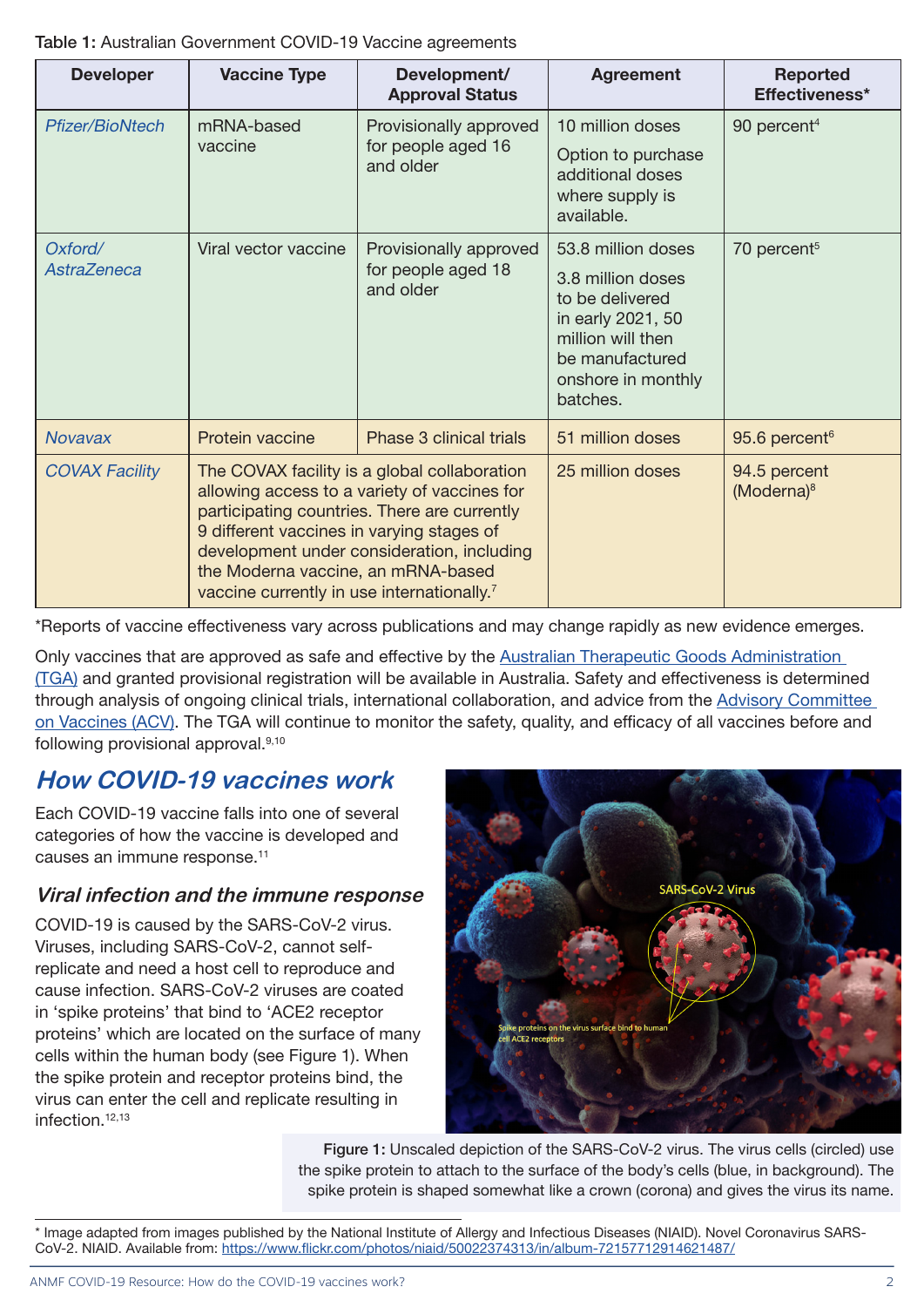To reduce or prevent infection, the body's immune system must recognise the virus. To do this 'B-cells' produce antibodies that bind to SARS-CoV-2 spike proteins (see Figure 2). This then prevents the virus from binding to other human cells. Simultaneously, 'T-cells' identify and destroy infected cells and prevent further infection. Destroyed cells are consumed by macrophages and purged from the body.<sup>14</sup>

Figure 2: Unscaled depiction of the SARS-CoV-2 virus with human antibodies (blue) produced by the bodies B-Cells attaching to the virus' spike protein preventing the virus from attaching to and infecting human cells.<sup>#</sup>

The effectiveness of a person's immune response to SARS-CoV-2 depends on the ability of their body to quickly recognise and respond to viral spike proteins and infected cells. Once the immune system is able to do this, the B- and T-cells remain within the body and continue to provide protection against future infection for some time.14

While some vaccines for other illnesses use a weakened or harmless version of the virus.<sup>^15</sup> COVID-19 vaccines isolate and use the SARS-CoV-2 spike protein to generate an immune response.16 When the body recognises the spike



protein in the vaccine, B- and T-cells react, programming themselves for recognition of the full virus. These cells are then present to inhibit future infection and reproduction of the SARS-CoV-2 virus if or when it is encountered by the body.<sup>14</sup>

## **SARS-CoV-2 reproduction**

The SARS-CoV-2 virus includes 29 proteins which have been identified with high-confidence as responsible for 332 protein-human interactions across multiple biological processes. Each protein is required for the virus to function properly and infect human host cells.<sup>17</sup>

During normal viral reproduction each of these proteins is translated from the virus's genetic code (ribonucleic acid - RNA). Messenger ribonucleic acid (or mRNA) are subsets of genetic code that carry instructions for the reproduction of individual proteins.12

The COVID-19 vaccines incorporate either only the limited sequence of RNA or mRNA that codes for a single harmless spike protein - not all of the virus's genetic information. This means that the vaccines cannot cause COVID-19 infection or make someone infectious.

## **mRNA Vaccines (e.g. Pfizer/BioNtech and Moderna vaccines)**

Vaccines using mRNA vaccine technology have been in development for other viruses (e.g. Zika), but before now have not been used in practice.<sup>15,18</sup>

The Pfizer/BioNtech vaccine and Moderna vaccine are mRNA vaccines given in two doses (Pfizer/BioNtech 21 days apart,<sup>19</sup> Moderna 28 days apart).<sup>20</sup> The vaccines contain the mRNA of a harmless SARS-CoV-2 spike protein responsible for binding the virus to human cells.<sup>21</sup> When administered, the body's cells translate the mRNA and produce spike proteins. These spike proteins are identified by the body's immune system which then begins developing antibodies to the SARS-CoV-2 virus.16

The Pfizer/BioNtech vaccine is the only mRNA vaccine currently approved by the TGA in Australia. Because the mRNA in the Pfizer/BioNtech vaccine degrades easily, it requires very cold transport and storage temperatures (-70°C±10°C for up to 10 days unopened).19 The vaccine can be stored for up to five days at 2-8°C, but cannot be refrozen.<sup>19</sup> The Moderna vaccine is transported frozen at between -25°C and -15°C,<sup>22</sup> and appears to be able to be stored at 2-8°C for up to 30 days and may be kept for up to eight hours at room temperature in a syringe.<sup>20</sup>

<sup>#</sup> Image adapted from images published by the National Institute of Allergy and Infectious Diseases (NIAID). Novel Coronavirus SARS-CoV-2. NIAID. Available from:<https://www.flickr.com/photos/niaid/50022374313/in/album-72157712914621487/>

<sup>^</sup> A live attenuated vaccine is a complete but genetically weakened version of a virus. 'Inactivated' vaccines are similar in that they contain whole viruses, however these are rendered 'dead' prior to administration.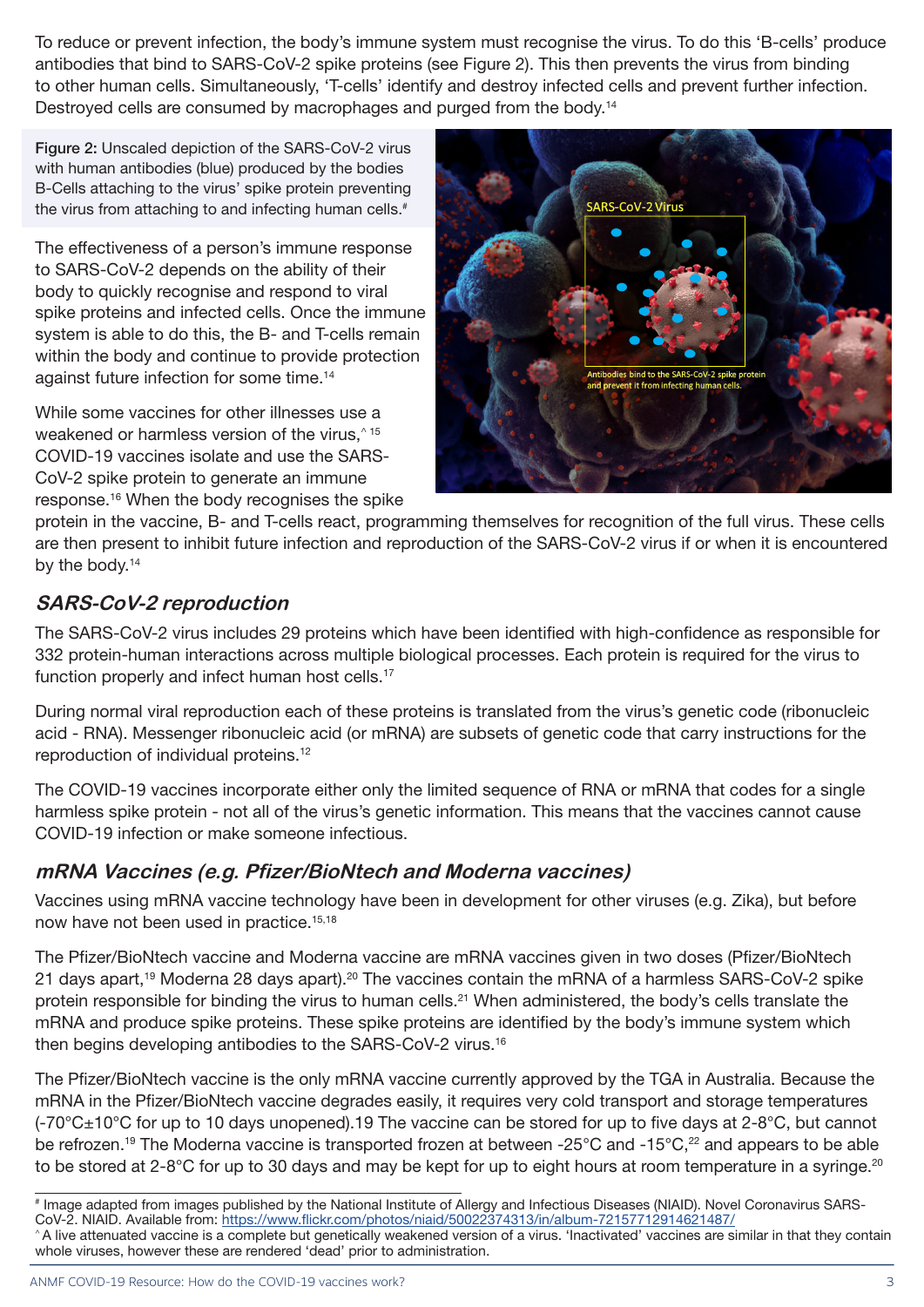## **Viral vector vaccine (e.g. Oxford/AstraZeneca vaccine)**

The Oxford/AstraZeneca viral vector vaccine is administered in two doses with a 4 to 12 weeks interval (12 weeks is recommended where possible).<sup>23,24</sup> Viral vector vaccines use harmless viral non-SARS-CoV-2 cells to introduce the genetic sequence that codes for the SARS-CoV-2 spike protein into the body (as opposed to only the mRNA). In the case of the Oxford/AstraZeneca vaccine this is a harmless chimpanzee adenovirus.<sup>5,25</sup>

Once introduced, the body's cells begin production of the harmless SARS-CoV-2 spike protein without causing COVID-19 or viral vector replication.<sup>26</sup> The presence of this spike protein trains an immune response to the SARS-CoV-2 virus. Other viral vector vaccines include those for Ebola, Hepatitis B, Human Papilloma Virus, and Whooping Cough.25

The Oxford/AstraZeneca vaccine can tolerate temperatures of  $2-8^{\circ}$ C for at least six months.<sup>24,27</sup>

## **Protein vaccine (e.g. Novavax vaccine)**

If approved by the TGA the Novavax protein vaccine (SARS-CoV-2 recombinant spike protein vaccine) will likely be administered in two doses 21 days apart and may be stored, transported, and handled at 2-8°C.<sup>28</sup> These vaccines are developed by engineering a harmless insect baculovirus to contain genetic information for the SARS-CoV-2 spike protein.29 Cultured insect cells are infected with the baculovirus which then produce SARS-CoV-2 spike proteins.30 The spike protein units are isolated and combined with an adjuvant which enhances antibody production.31,32 When administered, an immune response to the SARS-CoV-2 virus is triggered.

#### **Genetic mutations**

As commonly occurs with other viruses (e.g. influenza), new variants of the SARS-CoV-2 virus have arisen through natural genetic mutation.<sup>33</sup> Variants that have altered spike proteins unlike those of the original virus may be less susceptible to current vaccines.<sup>34</sup> This is because the antibodies produced by the body based on the original SARS-CoV-2 variant may not bind as effectively to differently shaped spike proteins on the surface of new variants.35 Research continues into establishing how well existing vaccines work to develop an effective immune response and reduce the severity of illness caused by variants.<sup>33</sup> The vaccine development process can be readily modified to accommodate new virus strains in the same manner as for influenza.<sup>36,37</sup>

# **Reactions to vaccines**

Because COVID-19 vaccines do not introduce fully functional viruses, reactions to the vaccine are not a "mild form" of COVID-19. Reactions (reactogenicity) are the immune system's response to the introduction of a foreign body (i.e. the isolated SARS-CoV-2 spike proteins or viral vector cells). It is not possible for the vaccine to infect a person with COVID-19 or cause changes to human DNA.<sup>22</sup> Severe anaphylactic reactions to the Pfizer/BioNtech Oxford/AstraZeneca vaccines appear to be uncommon.38,39

Reactogenicity can include local injection site pain, redness, swelling, and other more systemic symptoms such as fever, muscle soreness, fatigue, or headache.<sup>40</sup> For both the Pfizer/BioNtech and AstraZeneca vaccines approved in Australia, most reactions are mild (i.e. do not interfere with daily activities) and only last a day or two. Moderate to severe reactions (i.e. headache, fever/chills, fatigue) are very uncommon and usually also resolve in two to three days.25,41

# **Vaccines and transmission**

Although evidence shows that existing COVID-19 vaccines can reduce the severity of COVID-19 infection, the impact of the vaccines on infectiousness/transmission of SARS-CoV-2 between people is still unclear.<sup>42</sup> The collection of data regarding the vaccines, particularly in the face of variant strains, is ongoing, and in some cases yet to be released.<sup>21,25,32</sup>

Because it has not been specifically studied extensively, it is largely unknown how the vaccines may impact transmissibility of the virus.42 Further, because the vaccines do not offer 100 percent protection from the virus, a person may still be infected just prior to or after vaccination and still pass on the infection to others even when asymptomatic or with only mild symptoms.43

While infection from contaminated surfaces appears to be rare,<sup>44</sup> vaccination also does not prevent individuals from physically transferring the virus from contaminated surfaces. It is therefore important that even vaccinated people adhere to [current official recommendations](https://www.health.gov.au/news/health-alerts/novel-coronavirus-2019-ncov-health-alert/how-to-protect-yourself-and-others-from-coronavirus-covid-19) regarding infection prevention and control to prevent the possible spread of SARS-CoV-2.45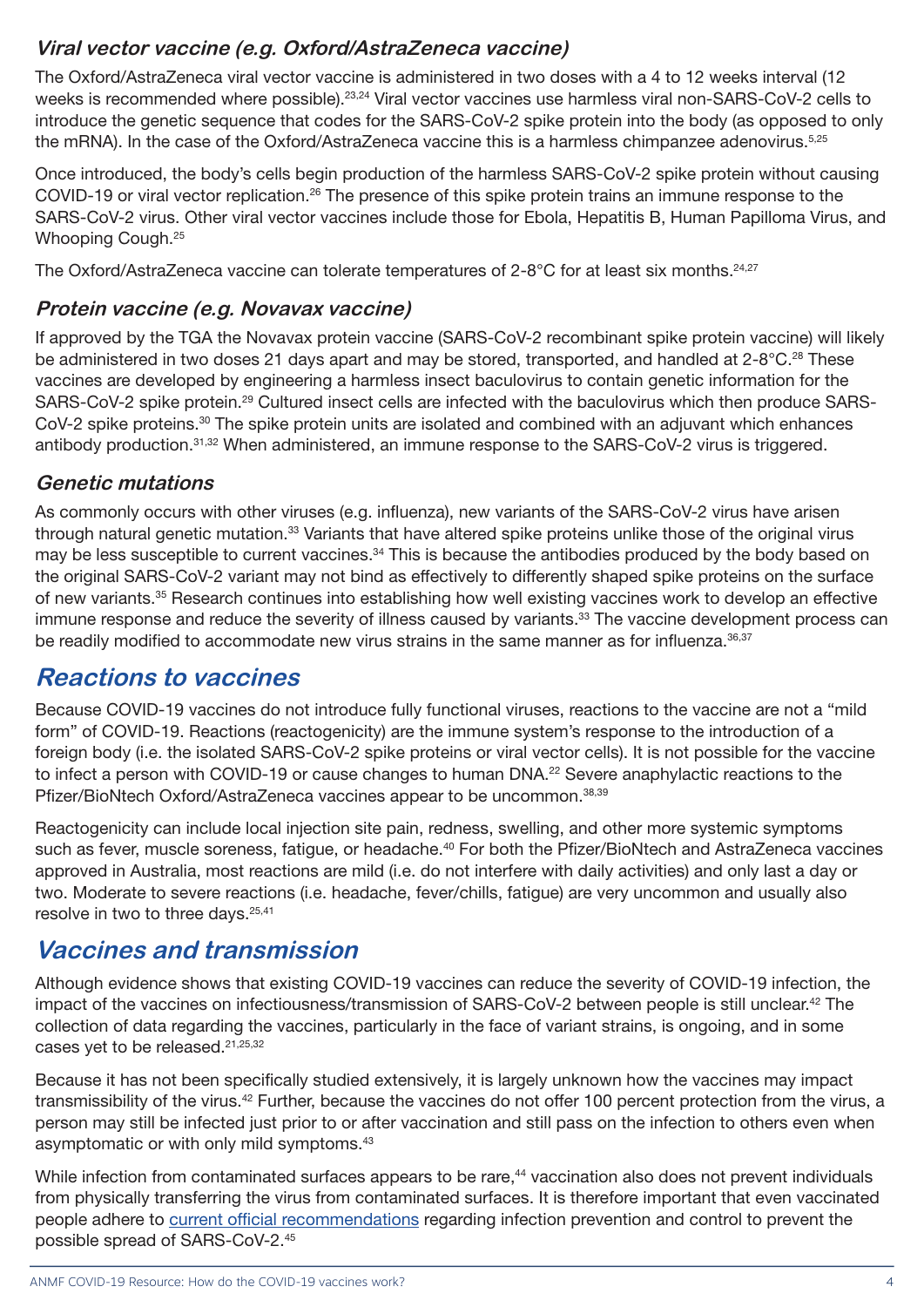#### **References**

- 1. Australian Government Department of Health. Australia's COVID-19 vaccine national roll-out strategy 2021. [https://](https://www.health.gov.au/resources/publications/australias-covid-19-vaccine-national-roll-out-strategy) [www.health.gov.au/resources/publications/australias-covid-19-vaccine-national-roll-out-strategy](https://www.health.gov.au/resources/publications/australias-covid-19-vaccine-national-roll-out-strategy) (accessed Feb 8 2021).
- 2. Forni G, Mantovani A, Forni G, et al. COVID-19 vaccines: where we stand and challenges ahead. Cell Death & Differentiation 2021; 28(2): 626-39.
- 3. Australian Government Department of Health. Australia's vaccine agreements 2021. [https://www.health.gov.au/](https://www.health.gov.au/initiatives-and-programs/covid-19-vaccines/about-covid-19-vaccines/australias-vaccine-agreements) [initiatives-and-programs/covid-19-vaccines/about-covid-19-vaccines/australias-vaccine-agreements](https://www.health.gov.au/initiatives-and-programs/covid-19-vaccines/about-covid-19-vaccines/australias-vaccine-agreements) (accessed Feb 8 2021).
- 4. Pfizer. Pfizer and BioNTech Announce Vaccine Candidate Against COVID-19 Achieved Success in First Interim Analysis from Phase 3 Study. Feb 9 2021. [https://www.pfizer.com/news/press-release/press-release-detail/pfizer-and-biontech](https://www.pfizer.com/news/press-release/press-release-detail/pfizer-and-biontech-announce-vaccine-candidate-against)[announce-vaccine-candidate-against](https://www.pfizer.com/news/press-release/press-release-detail/pfizer-and-biontech-announce-vaccine-candidate-against) (accessed Feb 16 2021).
- 5. Voysey M, Clemens SAC, Madhi SA, et al. Safety and efficacy of the ChAdOx1 nCoV-19 vaccine (AZD1222) against SARS-CoV-2: an interim analysis of four randomised controlled trials in Brazil, South Africa, and the UK. The Lancet 2021; 397(10269): 99-111.
- 6. Mahase E. Covid-19: Novavax vaccine efficacy is 86% against UK variant and 60% against South African variant. BMJ 2021; 372: n296.
- 7. European Centres for Disease Prevention and Control. Overview of the implementation of COVID-19 vaccination strategies and vaccine deployment plans in the EU/EEA. 2021. [https://www.ecdc.europa.eu/sites/default/files/](https://www.ecdc.europa.eu/sites/default/files/documents/Overview-of-COVID-19-vaccination-strategies-deployment-plans-in-the-EU-EEA.pdf) [documents/Overview-of-COVID-19-vaccination-strategies-deployment-plans-in-the-EU-EEA.pdf](https://www.ecdc.europa.eu/sites/default/files/documents/Overview-of-COVID-19-vaccination-strategies-deployment-plans-in-the-EU-EEA.pdf) (accessed Feb 8 2021).
- 8. Moderna. Moderna's COVID-19 Vaccine Candidate Meets its Primary Efficacy Endpoint in the First Interim Analysis of the Phase 3 COVE Study. Feb 16 2021. [https://investors.modernatx.com/news-releases/news-release-details/](https://investors.modernatx.com/news-releases/news-release-details/modernas-covid-19-vaccine-candidate-meets-its-primary-efficacy) [modernas-covid-19-vaccine-candidate-meets-its-primary-efficacy](https://investors.modernatx.com/news-releases/news-release-details/modernas-covid-19-vaccine-candidate-meets-its-primary-efficacy) (accessed Feb 16 2021).
- 9. Therapeutic Goods Administration (TGA). COVID-19 vaccines. 2021. <https://www.tga.gov.au/covid-19-vaccines> (accessed 8 Feb 2021).
- 10. Australian Government Department of Health. Australian COVID-19 Vaccination Policy 2020. [https://www.health.gov.](https://www.health.gov.au/resources/publications/australian-covid-19-vaccination-policy) [au/resources/publications/australian-covid-19-vaccination-policy](https://www.health.gov.au/resources/publications/australian-covid-19-vaccination-policy) (accessed 8 Feb 2021).
- 11. World Health Organization (WHO). The different types of COVID-19 vaccines. Jan 12 2021. [https://www.who.int/news](https://www.who.int/news-room/feature-stories/detail/the-race-for-a-covid-19-vaccine-explained)[room/feature-stories/detail/the-race-for-a-covid-19-vaccine-explained](https://www.who.int/news-room/feature-stories/detail/the-race-for-a-covid-19-vaccine-explained) (accessed Feb 16 2020).
- 12. V'kovski P, Kratzel A, Steiner S, Stalder H, Thiel V. Coronavirus biology and replication: implications for SARS-CoV-2. Nature Reviews Microbiology 2020.
- 13. Wrapp D, Wang N, Corbett KS, et al. Cryo-EM structure of the 2019-nCoV spike in the prefusion conformation. Science 2020; 367(6483): 1260-3.
- 14. Sewell HF, Agius RM, Kendrick D, Stewart M. Covid-19 vaccines: delivering protective immunity. BMJ 2020; 371: m4838.
- 15. Krammer F. SARS-CoV-2 vaccines in development. Nature 2020; 586(7830): 516-27.
- 16. Walsh EE, Frenck RW, Falsey AR, et al. Safety and Immunogenicity of Two RNA-Based Covid-19 Vaccine Candidates. New England Journal of Medicine 2020; 383(25): 2439-50.
- 17. Gordon DE, Jang GM, Bouhaddou M, et al. A SARS-CoV-2 protein interaction map reveals targets for drug repurposing. Nature 2020; 583(7816): 459-68.
- 18. Sahin U, Karikó K, Türeci Ö. mRNA-based therapeutics developing a new class of drugs. Nature Reviews Drug Discovery 2014; 13(10): 759-80.
- 19. Pfizer. Pfizer-BioNTech COVID-19 Vaccine U.S. Distribution Fact Sheet. 20 November 2020 2020. [https://www.pfizer.](https://www.pfizer.com/news/hot-topics/covid_19_vaccine_u_s_distribution_fact_sheet) [com/news/hot-topics/covid\\_19\\_vaccine\\_u\\_s\\_distribution\\_fact\\_sheet](https://www.pfizer.com/news/hot-topics/covid_19_vaccine_u_s_distribution_fact_sheet) (accessed Feb 16 2021).
- 20. Baden LR, El Sahly HM, Essink B, et al. Efficacy and Safety of the mRNA-1273 SARS-CoV-2 Vaccine. New England Journal of Medicine 2020; 384(5): 403-16.
- 21. Polack FP, Thomas SJ, Kitchin N, et al. Safety and Efficacy of the BNT162b2 mRNA Covid-19 Vaccine. New England Journal of Medicine 2020; 383(27): 2603-15.
- 22. United States Centers for Disease Control and Prevention (CDC). Moderna COVID-19 Vaccine. Dec 22 2020. [https://](https://www.cdc.gov/vaccines/covid-19/info-by-product/moderna/index.html) [www.cdc.gov/vaccines/covid-19/info-by-product/moderna/index.html](https://www.cdc.gov/vaccines/covid-19/info-by-product/moderna/index.html) (accessed Feb 16 2021).
- 23. Wise J. Covid-19: New data on Oxford AstraZeneca vaccine backs 12 week dosing interval. BMJ 2021; 372: n326.